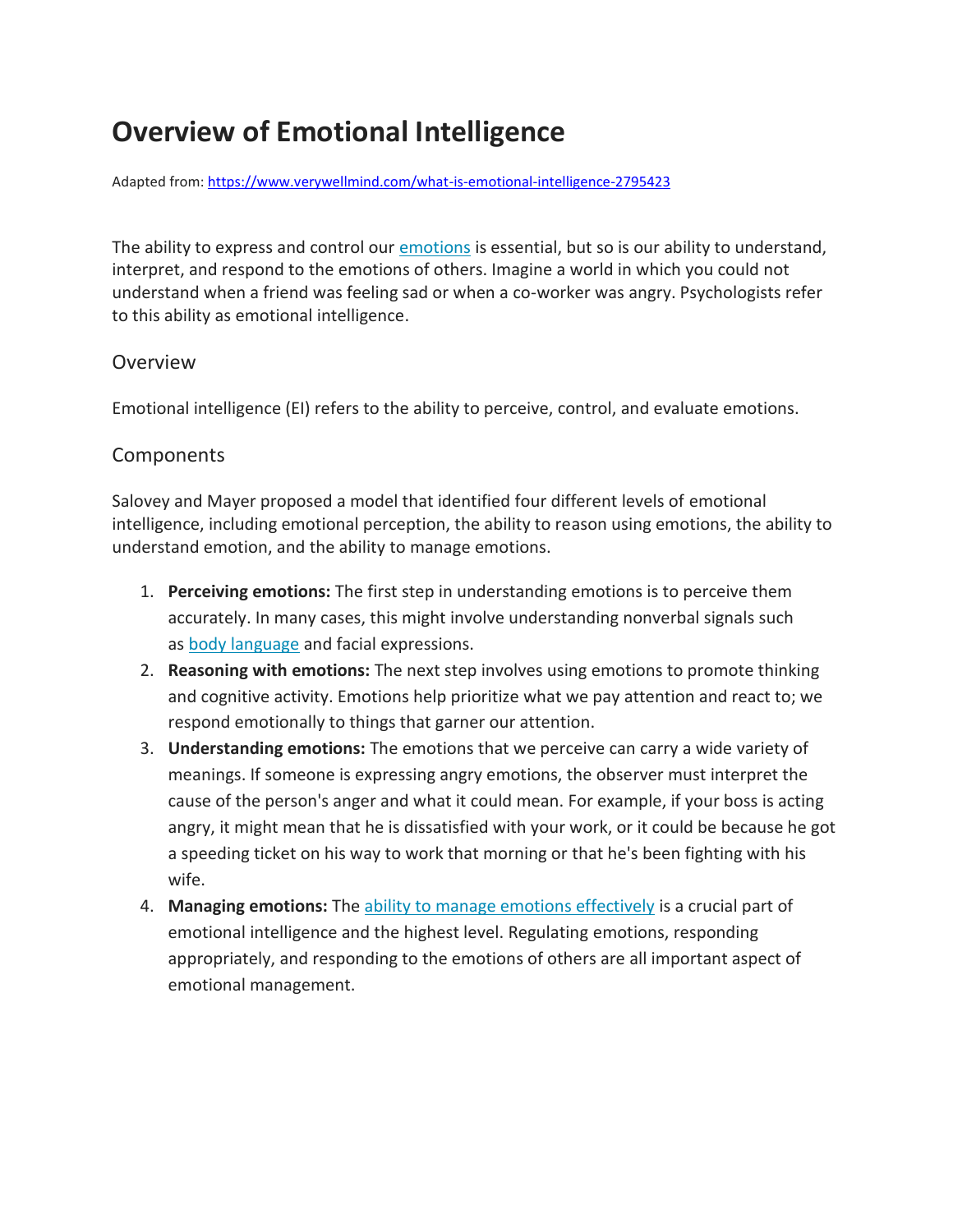## Examples

There are many examples of how emotional intelligence can play a role in daily life.

**Being able to put yourself in someone else's shoes.** A large part of emotional intelligence is being able to think about and [empathize](https://www.verywellmind.com/what-is-empathy-2795562) with how other people are feeling. This often involves considering how you would respond if you were in the same situation. People who have strong emotional intelligence are able to consider the perspectives, experiences, and emotions of other people and use this information to explain why people behave the way that they do.

**Considering a situation before reacting.** Emotionally intelligent people know that emotions can be powerful, but also temporary. When a highly charged emotional event happens, such as becoming angry with a co-worker over some type of conflict, the emotionally intelligent response would be to take some time before responding. This allows everyone to calm their emotions and think more rationally about all the factors surrounding the argument.

**Being aware of one's own emotions.** Emotionally intelligent people are not only good at thinking about how other people might feel; they are also adept at understanding their own feelings. Self-awareness allows people to consider the many different factors that contribute to their emotions.

Clearly, being emotionally intelligent is important, but what steps can you take to improve your own social and emotional skills?

Here are some tips.

**Listen:** If you want to understand what other people are feeling, the first step is to pay attention. Take the time to listen to what people are trying to tell you, both verbally and nonverbally. Body language can carry a great deal of meaning. When you sense that someone is feeling a certain way, consider the different factors that might be contributing to that emotion.

**Empathize:** Picking up on emotions is critical, but you also need to be able to put yourself into someone else's shoes in order to truly understand their point of view. Practice empathizing with other people. Imagine how you would feel in their situation. Such activities can help you build an emotional understanding of a specific situation as well as develop stronger emotional skills in the long-term.

**Reflect:** The ability to reason with emotions is an important part of emotional intelligence. Consider how your own emotions influence your decisions and behaviors. When you are thinking about how other people respond, assess the role that their emotions play. Why is this person feeling this way? Are there any unseen factors that might be contributing to these